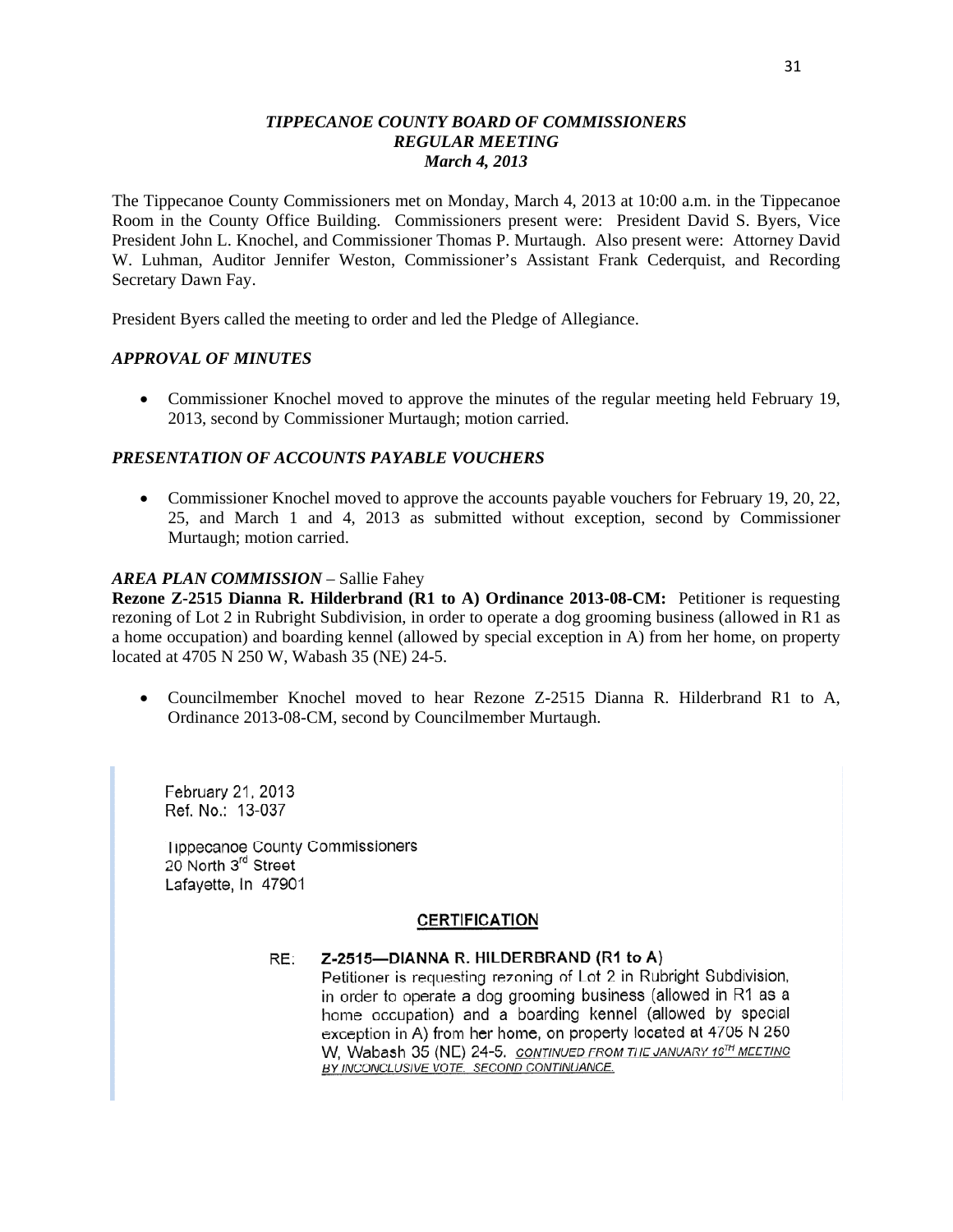Dear Commissioners:

As Secretary to the Area Plan **Commission** of Tippecanoe County, *I* do hereby certify **that** at a public hearing held on February 20 2013 the Area Plan Commission of Tippecanoe County voted 4 yes-1O no on the motion to rezone the subject real estate from R1 to A. Therefore, the Area Plan **Commission** of Tippecanoe County recommends to the Tippecanoe County Commissioners that the proposed rezoning ordinance be DENIED for the property described in the attachment.

Public Notice has been given that this petition will be heard before the Tippecanoe County **Commissioners** at their March 4, 2013 regular meeting. Petitioners or their representatives **must** appear to present their case.

Sincerely,

Im Farmy Sallie Dell Fahey Executive Director

Attorney Andy Gutwein stated he represents the petitioner Dianna Hilderbrand, who is present. The Attorney Andy Gutwein stated he represents the petitioner Dianna Hilderbrand, who is present. The property is located on the edge of residential areas and the beginning of rural areas of West Lafayette. property is located on the edge of residential areas and the beginning of rural areas of West Lafayette. The zoning is currently R1 and has been since the inception of zoning. The area appears to be agriculture The zoning is currently R1 and has been since the inception of zoning. The area appears to be agriculture due to the current use which includes a commercial greenhouse, a storage facility, and hay fields with farm equipment. The home is surrounded by fields, giving it a rural feel. The property where Dianna farm equipment. The home is surrounded by fields, giving it a rural feel. The property Where Dianna Hilderbrand's home is located has previously been developed into two to two and a half acres; it is not Hilderbrand's home is located has previously been developed into two to two and a half acres; it is not part of a field where future development of a subdivision will occur. All prior rezoning in the area has part of a field Where filture development of **a** subdivision Will occur. All prior rezoning in the area has been from R1 to A, with one exception of an office research where R1 was removed. Attorney Gutwein been from R1 to A, with one exception of an office research Where R1 was removed. Attorney Gutwein said agriculture is the appropriate zoning for a rezone in this area. said agriculture is the appropriate zoning for a rezone in this area.

An issue that will likely be presented today is if the petitioner will be allowed to have a boarding kennel. The request for a boarding kennel will be a separate request; today's vote will not allow approval of a The request for a boarding kennel will be a separate request; today's vote will not allow approval of a boarding kennel. The vote today, if passed, would permit rezoning to agriculture, allowing grooming, boarding kennel. The vote today, if passed, would permit rezoning to agriculture, allowing grooming, which is currently performed in a different facility. The zoning change would let Ms. Hilderbrand file a which is currently performed in a different facility. The zoning change would let Ms. Hilderbrand file a petition to request a special exception to allow a boarding kennel. If the petition is pursued, it would be a small facility with three rooms, utilizing one room per family. The building and each room would be small facility With three rooms, utilizing one room per family. The building and each room would be sound insulated to minimize outside impact. sound insulated to minimize outside impact.

President Byers invited public comment in favor of the rezone and said there is a three minute limit when President Byers invited public comment in favor of the rezone and said there is a three minute limit when speaking. There were none. speaking. There were none.

President Byers invited public comments in opposition of the rezone. President Byers invited public comments in opposition of the rezone.

Ryan Mundon, an attorney with Reiling, Teder, and Schrier stated he represents the neighboring property owners. He provided a map and a list of the property owners to the Commissioners. He confirmed that the vote today would not permit the operation of a kennel but said it is one of only two steps to make it the vote today would not permit the operation of a kennel but said it is one of only two steps to make it happen. He stated that the Area Plan Commission (APC) recognized Ms. Hilderbrand's proposal is not a happen. He stated **that** the Area Plan Commission (APC) recognized Ms. Hilderbrand's proposal is not a move in the right direction as planned for the area, nor is it consistent with the current use of the property move in the right direction as planned for the area, nor is it consistent with the current use of the property or surrounding properties. In addition, 30 of the 35 neighbors are opposed. Two exceptions to the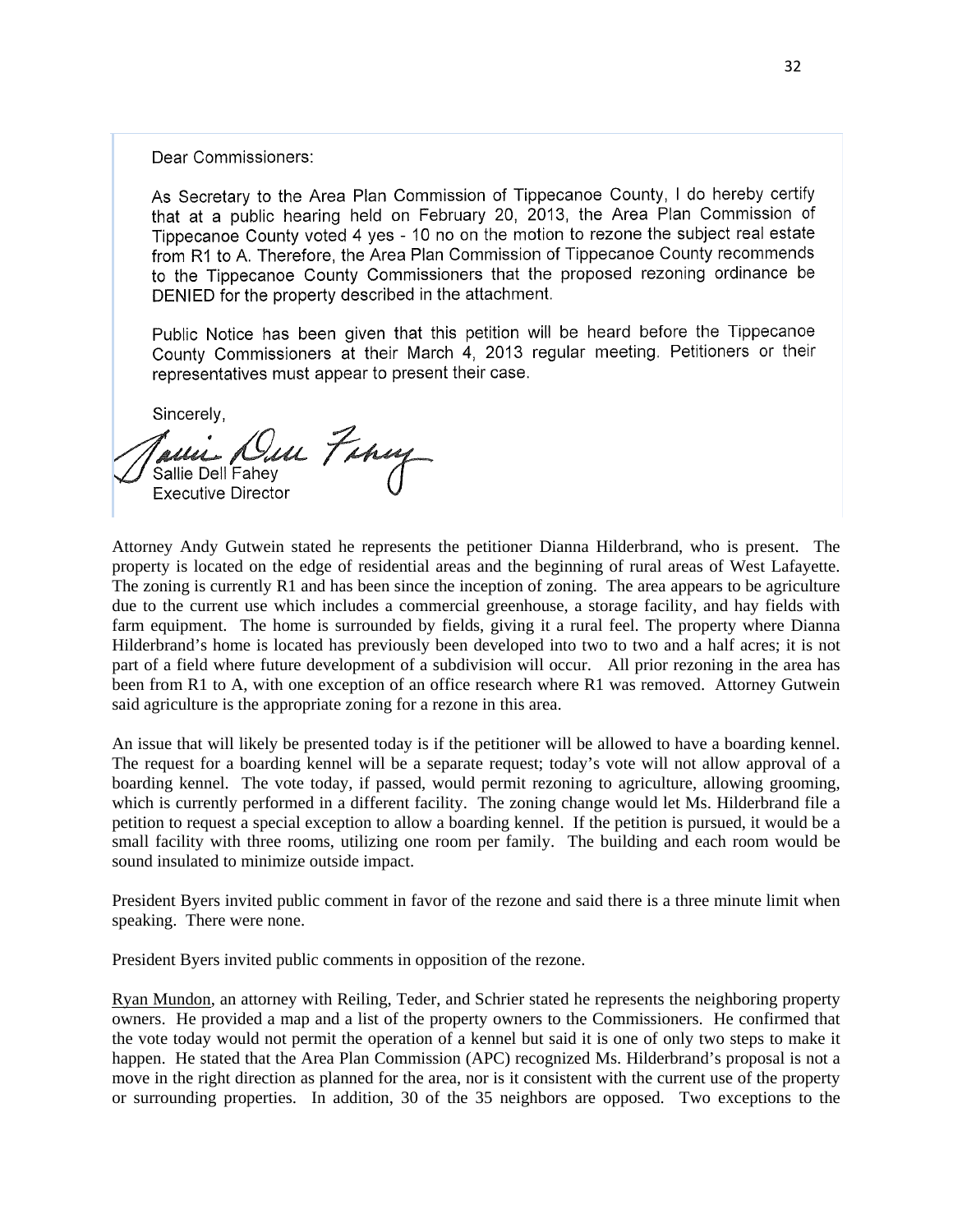opposition are the property owners to the north - Ms. Hilderbrand's parents and the property owner to the opposition are the property owners to the north - Ms. Hilderbrand's parents and the property owner to the south - Ms. Hilderbrand's sister. south - Ms. Hilderbrand's sister.

The properties which have been rezoned from R1 to A are to the west of the property and the rezone to A The properties which have been rezoned from R1 to **A** are to the west of the property and the rezone to **A**  was very strict, unique, and different from the proposal today. One of the rezones was for an indoor was very strict, unique, and different from the proposal today. One of the rezones was for an indoor storage unit with strict hours of operation. A second property involved placing a mobile home on the lot. storage unit with strict hours of operation. **A** second property involved placing a mobile home on the lot. He disagreed with attorney Gutwein regarding the suggestion that the area is a rural, sparsely populated He disagreed with attorney Gutwein regarding the suggestion that the area is a rural, sparsely populated area, saying it is highly residential and densely populated. Directly east there are five houses within a few area, saying it is highly residential and densely populated. Directly east there are five houses Within a few hundred yards of each other. Mr. Mundon said County Building Commissioner Ken Brown testified at hundred yards of each other. Mr. Mundon said County Building Commissioner Ken Brown testified at the APC meeting that Ms. Hilderbrand has been (or will be) approved for the dog grooming business out the APC meeting that Ms. Hilderbrand has been (or Will be) approved for the dog grooming business out of her home. The purpose of the rezone to A is to expand the business to include kennels, which is of her home. The purpose of the rezone to **A** is to expand the business to include kennels, which is inappropriate. inappropriate.

Susan Doster, 4850 N 250 W, West Lafayette provided the Commissioners with copies of the restrictive Susan Doster, 4850 N 250 W, West Lafayette provided the Commissioners with copies of the restrictive covenants and 19 letters from neighboring properties. She said her parents sold the property to Dianna's covenants and 19 letters from neighboring properties. She said her parents sold the property to Dianna's parents; it was R1 when it was sold and has been R1 since 1965, as recognized by the APC staff. The parents; it was R1 when it was sold and has been R1 since 1965, as recognized by the APC staff. The restrictive covenants were secured by her parents and the Albrights. The storage barn that has been discussed is a unique situation with limited use. There is one day per year allowed to put items in storage discussed is a unique situation with limited **use.** There is one day per year allowed to put items in storage and one day per year to remove items. The mobile home was added in 1983, it is currently rented and the and one day per year to remove items. The mobile home was added in 1983, it is currently rented and the remainder of the two acres where it is located is utilized to store hay bales. Ms. Doster contacted 40 of remainder of the two acres Where it is located is utilized to store hay bales. Ms. Doster contacted 40 of the neighbors and 31 of them were opposed immediately. the neighbors and 31 of them were opposed immediately.

Patricia Joy, 4601 Haven Court, West Lafayette said she and her family relocated to Indiana six months ago and was thrilled to find a home in a residential area in a central location, yet also peaceful and quiet. A change from the R1 zoning would transform the peaceful and quiet area. With thousands of acres of **A** change from the R1 zoning would transform the peaceful and quiet area. With thousands of acres of agriculture areas and numerous commercial properties available around Tippecanoe County, she agriculture areas and numerous commercial properties available around Tippecanoe County, she questioned why a kennel would be allowed in the middle of a quiet residential area. Rezoning Ms. questioned Why **a** kennel would be allowed in the middle of a quiet residential area. Rezoning Ms. Hilderbrand's property is not the answer and not in the best interest of the neighborhood. Ms. Joy asked Hilderbrand's property is not the answer and not in the best interest of the neighborhood. Ms. Joy asked for the rezone request to be denied. for the rezone request to be denied.

Diane Albright, 4750 N 250 W, West Lafayette stated she lives across the road from the Hilderbrand property. As a property owner with family, home, and land directly across from the Hilderbrand property, property. As a property owner with family, home, and land directly across from the Hilderbrand property, she believes R1 zoning represents the best and most accurate zoning for the property location and she believes R1 zoning represents the best and most accurate zoning for the property location and function. When Ms. Hilderbrand opened her grooming business on the 52 bypass last summer, Ms. function. When Ms. Hilderbrand opened her grooming business on the 52 bypass last summer, Ms. Albright was enthusiastic about the venture. The request to rezone the residence and property to agriculture has placed her in an awkward position as a neighbor; a role she values. As a dog owner, she agriculture has placed her in an awkward position as a neighbor; **a** role she values. As a dog owner, she has placed dogs in kennel facilities in Lafayette and other areas. From her experience, kennels in has placed dogs in kennel facilities in Lafayette and other areas. From her experience, kennels in residential areas do not make for good neighbor relationships. The proposed commercial business residential areas do not make for good neighbor relationships. The proposed commercial business operation situated on a residential home site creates more daily traffic, significant noise, lighting, public operation situated on a residential home site creates more daily traffic, significant noise, lighting, public activity, parking, commercial building, and additional septic waste and water needs. Ms. Albright stated activity, parking, commercial building, and additional septic waste and water needs. Ms. Albright stated her well is as deep as it can be; the property sits on shale, prehistoric lake. With the drought, there is a difference in the water quality and feels the area cannot take additional use of the water supply. She is difference in the water quality and feels the area cannot take additional use of the water supply. She is also concerned about the property supporting a septic system to properly handle the waste. She asked the also concerned about the property supporting a septic system to properly handle the waste. She asked the Commissioners to retain the R1 zoning. Commissioners to retain the R1 zoning.

Renee Congdon, an attorney with Stuart and Branigin stated she represents Christine Albright who is the co-owner, with Diane Albright, of the house across the road. This is a residential neighborhood and it is co-owner, With Diane Albright, of the house across the road. This is a residential neighborhood and it is obvious by the letters and the neighbors in the room, the neighborhood works together. As a obvious by the letters and the neighbors in the room, the neighborhood works together. As **<sup>a</sup>** neighborhood, they have tried to retain the use and enjoyment, along with a quiet, peaceful area. By neighborhood, they have tried to retain the use and enjoyment, along with a quiet, peaceful area. By rezoning to agriculture, it will be opened to all types of uses. The petitioner is requesting a dog grooming business which is allowed under R1, with a special exception by the County Building Commissioner. He business Which is allowed under R1, with **a** special exception by the County Building Commissioner. He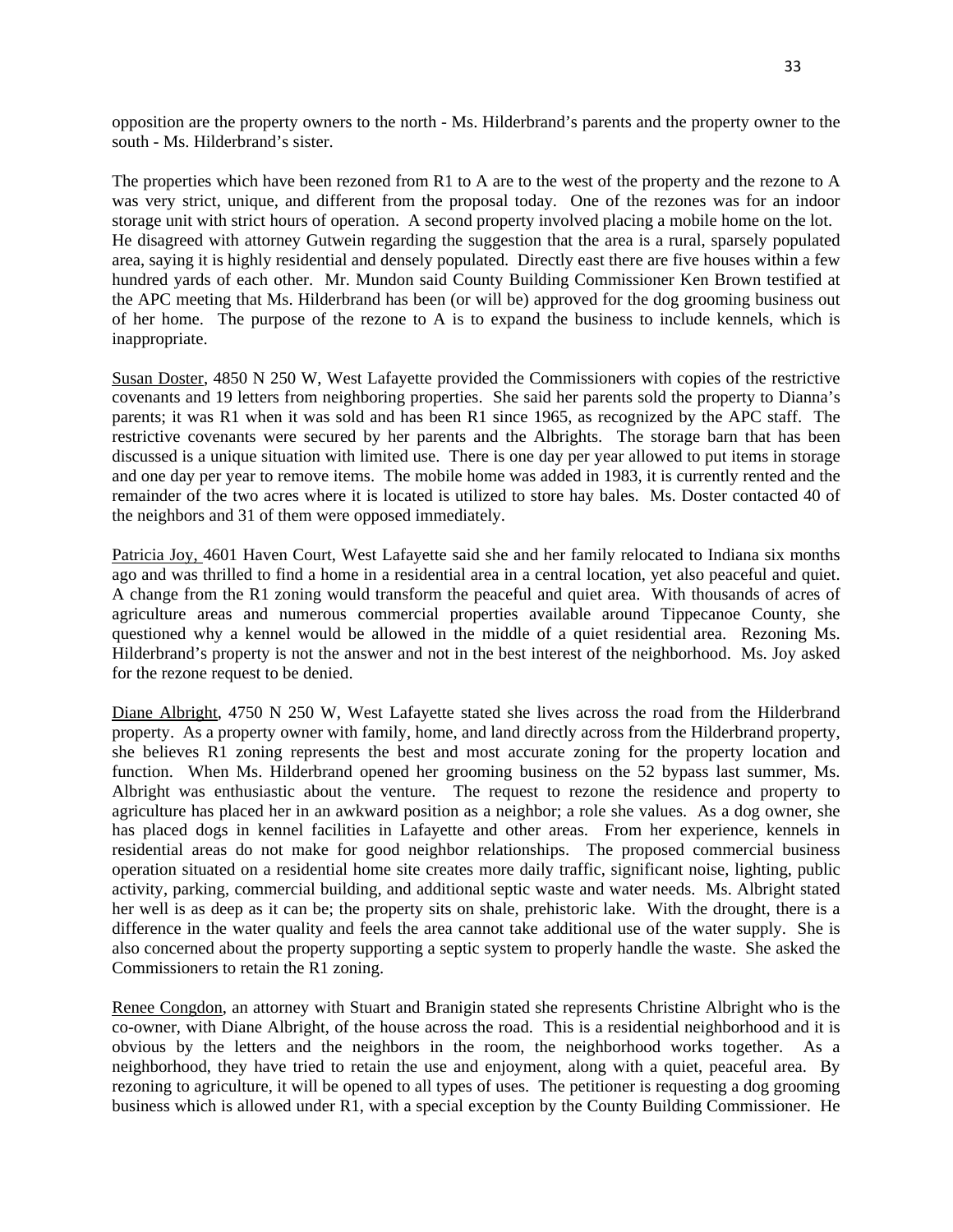attended the APC meeting and indicated the R1 with special exception would be granted. Agriculture attended the APC meeting and indicated the R1 with special exception would be granted. Agriculture allows other uses; it doesn't have to be a home business or even have a home on the property. Although, a dog kennel is not being approved today, the potential for one is being opened. The property owners a dog kennel is not being approved today, the potential for one is being opened. The property owners want to continue as a residential neighborhood and work together. She asked the Commissioners to want to continue as **a** residential neighborhood and work together. She asked the Commissioners to maintain the property as a residential area. maintain the property as **a** residential area.

President Byers asked for additional public comments opposing the rezone. There were none. President Byers asked for additional public comments opposing the rezone. There were none.

President Byers asked Susan Doster if she talked to Dianna Hilderbrand regarding the kennel. Susan said President Byers asked Susan Doster if she talked to Dianna Hilderbrand regarding the kennel. Susan said she chose not to because following the February APC meeting, it was obvious they were on opposite she chose not to because following the February APC meeting, it was obvious they were on opposite sides. sides.

Commissioner Knochel asked Ms. Hilderbrand if she contacted neighbors to inform them of the proposed Commissioner Knochel asked Ms. Hilderbrand if she contacted neighbors to inform **them** of the proposed kennel. Ms. Hilderbrand said she did not and realized that was a mistake; however, during the January kennel. Ms. Hilderbrand said she did not and realized that was a mistake; however, during the January APC meeting, no neighbors attended and she assumed they were not opposed to the plan. At the APC meeting, no neighbors attended and she assumed they were not opposed to the plan. At the February meeting with all the opposition, she was shocked that neighbors had not approached her. If she February meeting With all the opposition, she was shocked that neighbors had not approached her. If she was aware of all the opposition, she would not have pursued the process. If it is denied, she is fine with was aware of all the opposition, she would not have pursued the process. If it is denied, she is fine with that decision as long as she can continue to do grooming. Her hope was to provide overnight stays for **that** decision as long as she can continue to do grooming. Her hope was to provide overnight stays for those she groomed. Commissioner Knochel asked Building Commissioner Brown if grooming those she groomed. Commissioner Knochel asked Building Commissioner Brown if grooming permission at Ms. Hilderbrand's home has been granted. Building Commissioner Brown said no, not officially. At some point, if asked officially, he will meet with Attorney Seeger to draft a letter with legal officially. At some point, if asked officially, he Will meet with Attorney Seeger to draft a letter with legal terminology to address the situation. A limited time frame of operation of business and a stipulation of terminology to address the situation. **A** limited time frame of operation of business and a stipulation of the dogs remaining inside would be requested. Commissioner Murtaugh inquired if the permission was the dogs remaining inside would be requested. Commissioner Murtaugh inquired if the permission was tied to the property and would the permission continue if the property was sold; Ken Brown replied yes. tied to the property and would the permission continue if the property was sold; Ken Brown replied yes.

Building Commissioner Brown said a grooming business is different than a kennel. Given the size of the Building Commissioner Brown said a grooming business is different than a kennel. Given the size of the property, he does not see negatives with the grooming business. Commissioner Knochel said he drove property, he does not see negatives with the grooming business. Commissioner Knochel said he drove the area last week and agrees with Attorney Gutwein that the area has a rural feel even though there are the area last week and agrees With Attorney Gutwein that the area has a rural feel even though there are several homes. The traffic for the grooming business is unknown. Ms. Hilderbrand stated she plans to several **homes.** The traffic for the grooming business is unknown. Ms. Hilderbrand stated she plans to groom less than eight dogs per day; there are no plans for signage or advertising. The business will be groom less than eight dogs per day; there are no plans for signage or advertising. The business will be open to specific clientele and overnight stays would be for those dogs unable to handle a kennel situation. open to specific clientele and overnight stays would be for those dogs unable to handle **a** kennel situation. Her business would be actual rooms with a TV or a radio, not a cage. The dogs would only be outside to Her business would be actual rooms With a TV or a radio, not a cage. The dogs would only be outside to potty; there will be an indoor exercise area. potty; there will be an indoor exercise area.

Attorney Gutwein said points have been clearly stated. The number of dogs is not substantial; six at the Attorney Gutwein said points **have** been clearly stated. The number of dogs is not substantial; six at the very most. The kennel is not up for approval today, only the rezone request to agriculture. The request is very most. The kennel is not up for approval today, only the rezone request to agriculture. The request is the same that has been approved multiple times in the area for other properties. the same that has been approved multiple times in the area for other properties.

Commissioner Murtaugh stated he opposed the rezone at the APC meeting. The special exception could Commissioner Murtaugh stated he opposed the rezone at the APC meeting. The special exception could be an uphill battle and if not approved, the property has been rezoned to A in the middle of an R1 area. be an uphill battle and if not approved, the property has been rezoned to **A** in the middle of an R1 area. With the testimony from Ken Brown that a dog grooming business can operate in R1, Commissioner With the testimony from Ken Brown **that** a dog grooming business can operate in R1, Commissioner Murtaugh said he cannot support the rezone. Murtaugh said he cannot support the rezone.

Auditor Weston recorded the vote. Auditor Weston recorded the vote.

| <b>Byers</b> | Yes |
|--------------|-----|
| Knochel      | No  |
| Murtaugh     | No  |

Ordinance 2013-08-CM failed 2-1. Ordinance 2013-08-CM failed 2—1.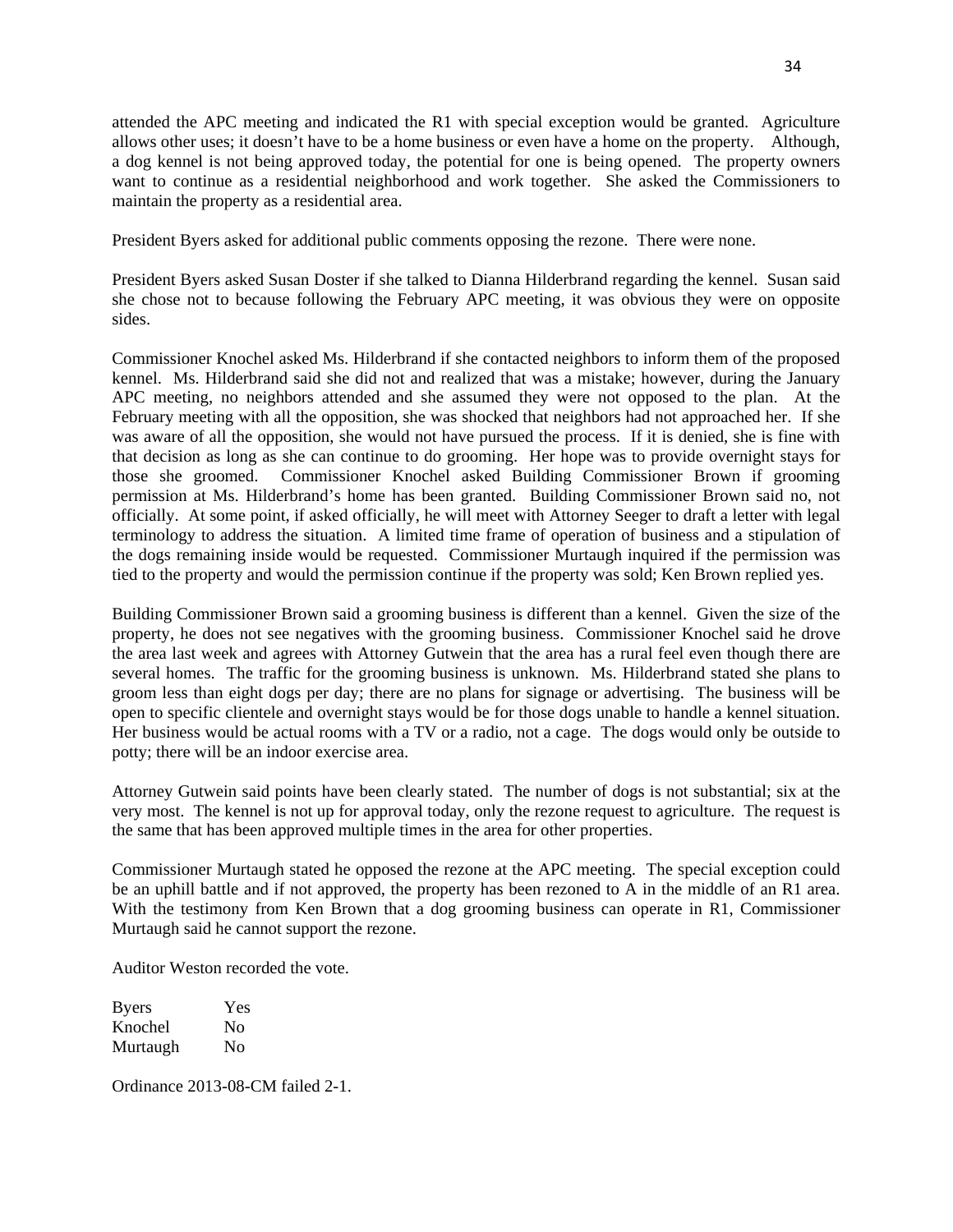Rezone Z-2518 Bradley Miller (A to GB) Ordinance 2013-09-CM: Petitioner is requesting rezoning of four tracts (the four corners of the new CR 450 N/Hoosier Heartland intersection) totaling 52.9 acres, of four tracts (the four corners of the new CR 450 N/Hoosier Heartland intersection) totaling 52.9 acres, located approximately 34 of a mile west of the unincorporated town of Buck Creek, Washington 32 (NE) 24-3. 24—3.

Commissioner Knochel moved to hear rezone Z-2518 Bradley Miller A to GB, Ordinance 2013-09-CM, Commissioner Knochel moved to hear rezone Z-2518 Bradley Miller **A** to GB, Ordinance 2013-09-CM, second by Commissioner Murtaugh. second by Commissioner Murtaugh.

February 21, 2013 **Ref. No.:** 13—039

Tippecanoe County Commissioners 20 North 3<sup>rd</sup> Street Lafayette, IN 47901

#### **CERTIFICATION**

RE: Z-2518—-BRADLEY MILLER (A to **GB):**  Petitioner is requesting rezoning of four tracts (the four corners of the new CR 450 N/Hoosier Heartland intersection) totaling 401.9 52.9 acres, located approximately % of a mile west of the unincorporated town of Buck Creek, Washington 32 (NE) 24—3.

Dear Commissioners:

As Secretary to the Area Plan **Commission** of Tippecanoe County, **I** do hereby **certify that** at a public hearing held on February 20, 2013 the Area Plan Commission of Tippecanoe **County** voted **8** yes **-** 6 no on the motion to rezone the subject real estate from A to GB. Therefore, the Area Plan Commission of Tippecanoe County recommends to the Tippecanoe County Commissioners that the proposed rezoning ordinance be APPROVED for the property described in the attachment.

Public Notice has been given **that** this petition will be heard before the Tippecanoe County **Commissioners** at **their** March 4, 2013 regular meeting. Petitioners or their representatives must appear to present their case.

Sincerely,<br>Tullie Dull Fahay Sallie Dell Fahey Executive Director

Attorney Dan Teder with Reiling, Teder, and Schrier said he represents the petitioner, who is present. Attorney Dan Teder with Reiling, Teder, and Schrier said he represents the petitioner, who is present. The request is for rezoning from A to GB of four tracts totaling approximately 53 acres. The property is The request is for rezoning from **A** to GB of four tracts totaling approximately 53 acres. The property is located about 34 of a mile west of Buck Creek. A vote of eight (8) yes - six (6) no was received from APC. Recently, he met with the Washington Township Trustee and 15-20 citizens to discuss the rezoning APC. Recently, he met with the Washington Township Trustee and 15-20 citizens to discuss the rezoning request. There was no opposition at the meeting; however, the Trustee did indicate she did not want to request. There was no opposition at the meeting; however, the Trustee did indicate she did not want to see a commercial building at CR 750 as APC indicated in the staff report. The Trustee wants to expand the land to the north of the Community Center and with the cemetery across from the Community Center, the land to the north of the Community Center and With the cemetery across from the Community Center, feels that intersection is inappropriate. Most citizens were supportive, some were excited, and three that feels that intersection is inappropn'ate. Most citizens were supportive, some were excited, and three that were supportive have now changed their mind and are on a petition filed in APC. Buck Creek has a were supportive have now changed their mind and are on a petition filed in APC. Buck Creek has **<sup>a</sup>** population of 500 – 1,000 people and the silent majority is not opposed to the request. population of 500 — 1,000 people and the silent majority is not opposed to the request.

There are a couple of issues: 1) a class B buffer yard where property abuts an agriculture zone and 2) a There are a couple of issues: 1) a class B buffer yard Where property abuts an agriculture zone and 2) <sup>a</sup> setback requirement of 60 feet from Hoosier Heartland and 40 feet from CR 450, which will reduce the setback requirement of 60 feet from Hoosier Heartland and 40 feet from CR 450, which will reduce the size of the three smaller tracts, allowing one user on those tracts. The larger tract will need a service road size of the three smaller tracts, allowing one user on those tracts. The larger tract will need a service road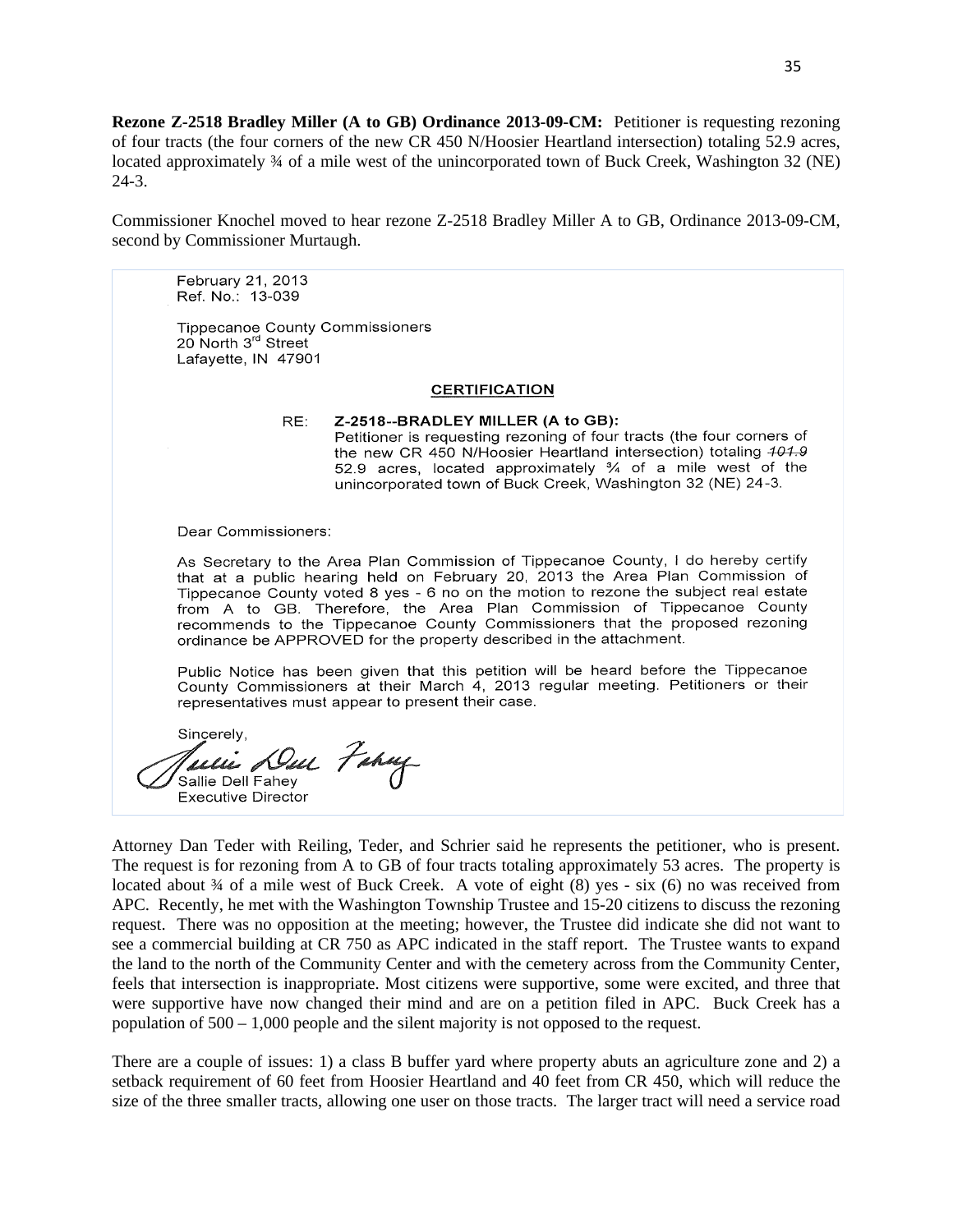and a pond, making it a smaller tract. Although the zoning indicates 50 plus acres, the area that can be and a pond, making it **a** smaller tract. Although the zoning indicates 50 plus acres, the area **that** can be utilized is substantially smaller. utilized is substantially smaller.

CR 450 N is a secondary arterial and is designated to accept traffic from collector and local streets to primary arterials (Hoosier Heartland) or to local attractions such as schools, commercial, and industrial centers. All entrances and driveway locations would be to County standards. INDOT has indicated over centers. All entrances and driveway locations would be to County standards. INDOT has indicated over 3,000 cars per day will travel on CR 450 in the future. As far as fire, lot coverage is 60% but most 3,000 cars per day will travel on CR 450 in the future. As far as fire, lot coverage is 60% but most commercial sites are much smaller with significant paving. As an example, a gas station or convenience commercial sites are much smaller With significant paving. As an example, a gas station or convenience store is about 10% coverage. Ponds and dry hydrants will be needed; a pond will cover approximately store is about 10% coverage. Ponds and dry hydrants will be needed; a pond will cover approximately two acres and be eight feet deep which will equal 500,000 cubic feet of water. 16,000 gallons per minute two acres and be eight feet deep which Will equal 500,000 cubic feet of water. 16,000 gallons per minute could be pumped. With 10% coverage, it would take 20 hours to deplete the pond. could be pumped. With 10% coverage, it would take 20 hours to deplete the pond.

Attorney Teder said some uses are allowed in GB but not allowed in NB that would be taken under Attorney Teder said some uses are allowed in GB but not allowed in NB that would be taken under consideration such as veterinary services – boarding and training of horses; landscaping; winery; auto consideration such as veterinary services — boarding and training of horses; landscaping; Winery; auto dealers; hotel/motel; auto repairs; sports club; and fast food with drive through. He anticipates it will be dealers; hotel/motel; auto repairs; sports club; and fast food with drive through. He anticipates it Will be two to five years to develop the site. In the short term, a fast food restaurant or a gas station with a two to five years to develop the site. In the short term, a fast food restaurant or a gas station with a convenience store is possible. As with Buck Creek, there is no water or sewer to the site but other convenience store is possible. As with Buck Creek, there is no water or sewer to the site but other developments around the county work with a well and septic system. Potable water is available to the site developments around the county work with a well and septic system. Potable water is available to the site and he talked to Dilden Brothers regarding that issue. The issue of septic is workable with the County and he talked to Dilden Brothers regarding that issue. The issue of septic is workable with the County Health Department. Health Department.

He feels everyone wants to see the community of Buck Creek improve or grow. Without businesses in He feels everyone wants to see the community of Buck Creek improve or grow. Without businesses in the area, it will not grow. No new houses have been built; only torn down. The rezone request is positive the area, it Will not grow. No new houses have been built; only torn down. The rezone request is positive for the area and he requested approval from the Commissioners. for the area and he requested approval from the Commissioners.

President Byers reminded the public they are allowed three minutes to speak and invited public comments President Byers reminded the public they are allowed three minutes to speak and invited public comments in favor of the rezone. There were none. in favor of the rezone. There were none.

President Byers invited public comments in opposition of the rezone. There were none. President Byers invited public comments in opposition of the rezone. There were none.

Commissioner Knochel commented that Attorney Teder described the area perfectly; saying the new road Commissioner Knochel commented that Attorney Teder described the area perfectly; saying the new road cut up the tract leaving only one parcel suitable for farming, and even that parcel is partially wooded. He cut up the tract leaving only one parcel suitable for farming, and even **that** parcel is partially wooded. He said Buck Creek's population is closer to 300 people and is in dire need of growth. He believes the request is a step in the right direction. request is a step in the right direction.

Auditor Weston recorded the vote. Auditor Weston recorded the vote.

| <b>Byers</b> | Yes |
|--------------|-----|
| Knochel      | Yes |
| Murtaugh     | Yes |

Ordinance 2013-09-CM passed 3-0. Ordinance 2013-09-CM passed 3-0.

### *HIGHWAY* – Opal Kuhl *HIGHWAY* — Opal Kuhl

# **Opening of Request for Proposals – Delivery and Financing of Four 2013 Tandem Axle Dump**  Opening of **Request** for **Proposals** — **Delivery** and Financing of **Four 2013 Tandem Axle** Dump **Trucks**  Trucks

Highway Director Kuhl said the request for proposals of four tandem axle dump trucks is the same Highway Director Kuhl said the request for proposals of four tandem axle dump trucks is the same procedure used for the motor graders. Instead of requiring bids, it provides flexibility to evaluate the total procedure used for the motor graders. Instead of requiring bids, it provides flexibility to evaluate the total cost package and the technical merits for funding packages.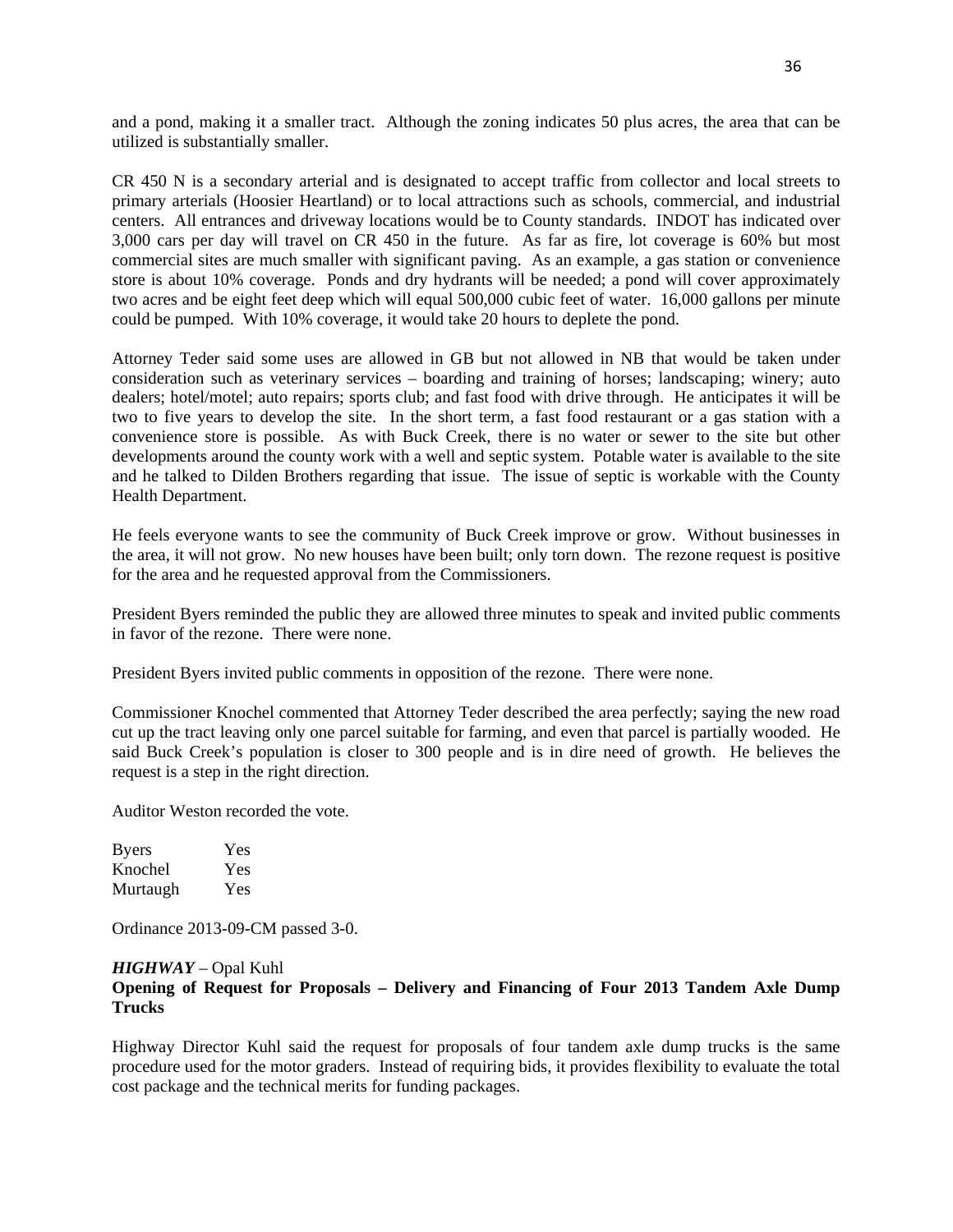Attorney Luhman said by using the request for proposal procedure, a dollar amount will not be read. The Attorney Luhman said by using the request for proposal procedure, a dollar amount will not be read. The proposals will be opened, acknowledged, and submitted to the review staff. After review, a vendor proposals will be opened, acknowledged, and submitted to the review staff. After review, **a** vendor recommendation will be presented to the Commissioners. Upon approval, a final agreement can be recommendation will be presented to the Commissioners. Upon approval, **a** final agreement can be negotiated. negotiated.

Attorney Luhman opened the submitted proposals: Attorney Luhman opened the submitted proposals:

| Stoops Freightliner – $6105$ Columbus Ave., Anderson, IN 46013                          |  |
|-----------------------------------------------------------------------------------------|--|
| Kenworth of Indianapolis – 2929 S. Holt Rd., Indianapolis, IN 46241                     |  |
| Indy Truck Sales – 1325 W. Thompson Rd., Indianapolis, IN 46217                         |  |
| Wiers International Trucks – 430 Meijer Dr., Lafayette, IN 47905                        |  |
| Hill Truck Sales, Inc. – 1011 W. Sample St., PO Box 598, South Bend, IN 46624           |  |
| McCallister Machinery Co., Inc. $-7515$ E. 30 <sup>th</sup> St., Indianapolis, IN 46219 |  |

Attorney Luhman recommended the proposals be taken under advisement for review and further Attorney Luhman recommended the proposals be taken under advisement for review and further processing. processing.

• Commissioner Knochel moved the proposals be taken under advisement for review, second by Commissioner Murtaugh; motion carried. Commissioner Murtaugh; motion cam'ed.

President Byers thanked all those submitting proposals. President Byers thanked all those submitting proposals.

# **Owner Consultant Agreement for PE – from H. Stewart Kline & Associates, Inc. for Culvert LAU**  Owner Consultant **Agreement** for PE — **from** H. **Stewart** Kline **& Associates,** Inc. for Culvert LAU **302, Culvert TIPP 0004, and Culvert WAB 002 302,** Culvert **TIPP 0004,** and Culvert WAB 002

Director Kuhl presented a contract for H. Stewart Kline & Associates for culvert design. It includes the survey, design, and permits for three culverts needing replaced. Rather than repair, the culverts need upsized and a hydraulic analysis. The total of \$63,000 is for Laramie 302 on 700 E, north of 1200 S; upsized and a hydraulic analysis. The total of \$63,000 is for Laramie 302 on 700 E, north of 1200 S; TIPP 0004 on 900 N, west of 75 E; and Wabash 002 on 300 W, west of 750 N. **TIPP** 0004 on 900 N, west of 75 E; and Wabash 002 on 300 W, west of 750 N.

• Commissioner Knochel moved to approve the contract with H. Stewart Kline as presented, second by Commissioner Murtaugh; motion carried. second by Commissioner Murtaugh; motion can'ied.

# **Ordinance 2013-05-CM Amending Tippecanoe County Code, Chapter 72, Schedules, I, III, IV, and**  Ordinance **2013-05—CM** Amending **Tippecanoe County Code, Chapter** 72, Schedules, I, III, IV, and **V, Traffic Schedule regarding Speed Limits, Stop Intersections, Yield Intersections and Signalize**  V, Traffic Schedule regarding **Speed** Limits, **Stop** Intersections, Yield Intersections and Signalize **Intersections -** *Second Reading*  Intersections *- Second Reading*

Director Kuhl said Ordinance 2013-05-CM amends the traffic schedules to bring them up to date with Director Kuhl said Ordinance 2013-05-CM amends the traffic schedules to bring them up to date with new signs for Old State Road 25. new signs for Old State Road 25.

President Byers invited public comment in favor of or opposed to the ordinance. There were none. President Byers invited public comment in favor of or opposed to the ordinance. There were none.

Auditor Weston recorded the vote. Auditor Weston recorded the vote.

| <b>Byers</b> | Aye |
|--------------|-----|
| Knochel      | Aye |
| Murtaugh     | Aye |

Ordinance 2013-05-CM passed 3-0 on second and final reading. Ordinance 2013-05-CM passed 3-0 on second and final reading.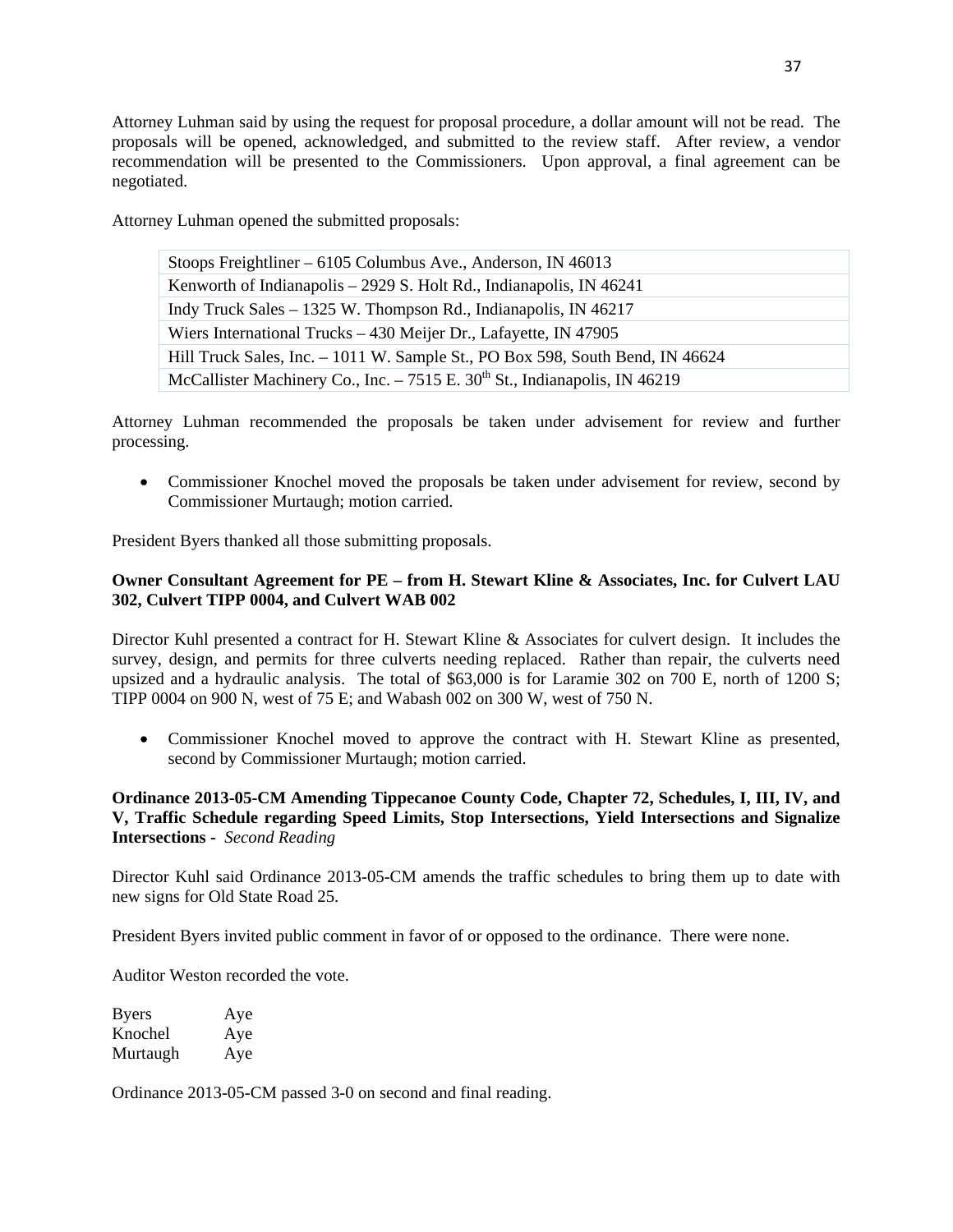# North 9<sup>th</sup> Street and Burnett's Road Project – Change Order #2 from 3D Company, Inc.

Director Kuhl said Change Order #2 with 3D Company is for the intersection improvement project at Director Kuhl said Change Order #2 with 3D Company is for the intersection improvement project at North 9<sup>th</sup> Street and Burnett's Road. The project is complete and the change order balances out the quantities. It is on the State form because it was a Federal Aid project. The form indicates the amount is quantities. It is on the State form because it was a Federal Aid project. The form indicates the amount is \$33,198; however, the actual change amount is \$3,314.30. The total contract is \$721,463.71. \$33,198; however, the actual change amount is \$3,314.30. The total contract is \$721,463.71.

• Commissioner Knochel moved to approve Change Order #2 for 3D Company as presented, second by Commissioner Murtaugh; motion carried.

# **Opening of Bids – Sell Real Property (North 9th Street and Burnett's Road)**  Opening of **Bids** — Sell **Real Property (North** 9th Street and **Burnett's Road)**

Director Kuhl said the bids are for the surplus piece of property at 9<sup>th</sup> Street and Burnett's Road. There is one offer to purchase. one offer to purchase.

Attorney Luhman said at the February 4<sup>th</sup> Commissioner's meeting, Van's Catering indicated interest in purchasing the surplus piece of property. The statutory procedure was then followed with a published purchasing the surplus piece of property. The statutory procedure was then followed with **<sup>a</sup>**published notice of intent to sell; certified mail notices to abutting land owners; and establishing a minimum bid. The minimum bid was established at \$1,000, based on a pro rata calculation of the last appraisal of the The minimum bid was established at \$1,000, based on a pro rata calculation of the last appraisal of the larger tract. larger tract.

One offer was received from Van's Catering Service, Inc. for \$1,000, plus the cost of sale. Attorney One offer was received from Van's Caten'ng Service, Inc. for \$1,000, plus the cost of sale. Attorney Teder, representing Van's Catering requested the bid be approved so the business (The Trails) could place Teder, representing Van's Catering requested the bid be approved so the business (The Trails) could place a monument sign. Attorney Luhman stated Resolution 2013-11-CM accepts the purchase agreement and a monument sign. Attorney Luhman stated Resolution 2013-11-CM accepts the purchase agreement and authorizes the President to handle necessary steps through closing. authorizes the President to handle necessary steps through closing.

# **Resolution 2013-11-CM Determining to Sell Real Property (Bid Acceptance)**  Resolution **2013-11-CM** Determining to Sell **Real Property (Bid Acceptance)**

• Commissioner Knochel moved to approve Resolution 2013-11-CM as presented, second by Commissioner Murtaugh; motion carried. Commissioner Murtaugh; motion carried.

# *GRANTS* – Laurie Wilson *GRANTS* — Laun'e Wilson **Permission to Accept Grant**  Permission to **Accept** Grant

Grant Facilitator Wilson requested permission to accept a grant for Youth Services in the amount of Grant Facilitator Wilson requested permission to accept **<sup>a</sup>**grant for Youth Services in the amount of \$25,200 from the Indiana Criminal Justice Institute (ICJI) for the Juvenile Detention Alternatives \$25,200 from the Indiana Criminal Justice Institute (ICJI) for the Juvenile Detention Alternatives Initiative (JDAI) project. It is the third year for this project. Initiative (JDAI) project. It is the third year for this project.

• Commissioner Knochel moved to approve the acceptance of the grant as presented, second by Commissioner Murtaugh; motion carried. Commissioner Murtaugh; motion carried.

# **Permission to Apply For Grant**  Permission to **Apply** For **Grant**

Grant Facilitator Wilson requested permission to apply for a grant for Superior Court 3 in the amount of Grant Facilitator Wilson requested permission to apply for a grant for Superior Court **3** in the amount of up to \$3,000 from the Indiana Judicial Center. The grant will fund Judge Graham's membership in the up to \$3,000 from the Indiana Judicial Center. The grant will fund Judge Graham's membership in the National Council Juvenile and Family Court Judges (NCJFCJ) and attend the annual conference. The conference is in Seattle and the cost will be \$2,700 - \$2,900. conference is in Seattle and the cost will be \$2,700 *-* \$2,900.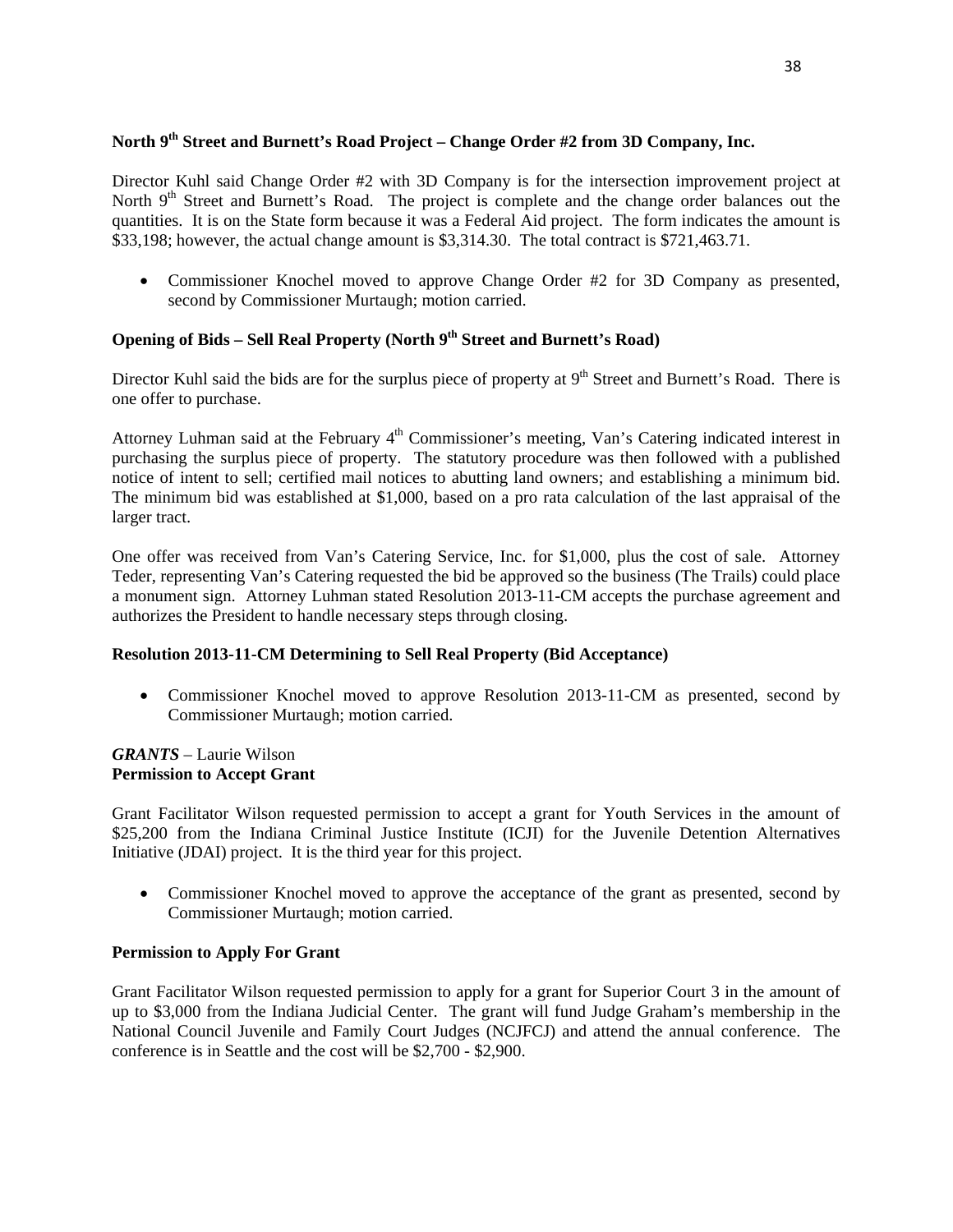• Commissioner Knochel moved to approve permission to apply for the grant as presented, second by Commissioner Murtaugh; motion carried. by Commissioner Murtaugh; motion carried.

#### **MOU/Contract**  MOU/Contract

Grant Facilitator Wilson presented two identical contracts; one for Richard Doyle and one for David Grant Facilitator Wilson presented two identical contracts; one for Richard Doyle and one for David Stanley. The contracts are to instruct Incident Command System (ICS) classes for District 4 at a rate of Stanley. The contracts are to instruct Incident Command System (ICS) classes for District 4 at a rate of \$25.00 per hour, paid from the Indiana Department of Homeland Security (IDHS) training and exercise \$25.00 per hour, paid from the Indiana Department of Homeland Security (IDHS) training and exercise grant. Classes normally run for two, eight hour days, totaling \$800.00 per class. Attorney Luhman's grant. Classes normally run for two, eight hour days, totaling \$800.00 per class. Attorney Luhman's office prepared the contracts. office prepared the contracts.

- Commissioner Knochel moved to approve the contract for Richard Doyle as presented, second by Commissioner Murtaugh; motion carried. Commissioner Murtaugh; motion carried.
- Commissioner Knochel moved to approve the contract for David Stanley as presented, second by Commissioner Murtaugh; motion carried. Commissioner Murtaugh; motion carried.

#### *ASSESSOR* – Linda Phillips *ASSESSOR* — Linda Phillips **Software as a Service and Training Agreements Software** as **a** Service and Training Agreements

Assessor Phillips requested approval of two contracts with ARCvantage services. One is Software-As-A-Assessor Phillips requested approval of two contracts with ARCvantage services. One is Software-As—A-Service which works with the GIS system. It is housed on the ARCvantage server but allows detailed Service which works with the GIS system. It is housed on the ARCvantage server but allows detailed pictures of properties in Tippecanoe County. Pictures are taken with special cameras having range finders pictures of properties in Tippecanoe County. Pictures are taken with special cameras having range finders with GIS coordinates built into the picture, avoiding misidentification of a property. The picture will with GIS coordinates built into the picture, avoiding misidentification of **<sup>a</sup>**property. The picture Will measure the structure, among many other possibilities. It also allows the level 2 and level 3 certified assessors to stay at their desk versus driving. Those taking the pictures will be on a lower pay scale and assessors to stay at their desk versus driving. Those taking the pictures Will be on **a** lower pay scale and won't require the degree of training, saving a substantial amount of money over previous reassessments. won't require the degree of training, saving a substantial amount of money over previous reassessments. Once approved, Assessor Phillips will begin testing the software. Once approved, Assessor Phillips will begin testing the software.

Commissioner Murtaugh asked how often a property is visited and if the sales disclosure generates an Commissioner Murtaugh asked how often a property is Visited and if the sales disclosure generates an additional visit. Assessor Phillips said under cyclical reassessment, the requirement is to visit a property additional Visit. Assessor Phillips said under cyclical reassessment, the requirement is to **Visit** <sup>a</sup>property every four years. Revisiting a property after a sales disclosure depends on how long it has been since every four years. Revisiting a property after a sales disclosure depends on how long it has been since pictures were taken. pictures were taken.

The amount of the Software-As-A-Service contract is a one-time charge of \$5,605 and a monthly charge of \$1,825. The funds remaining from the tax and assess software purchases will cover year one. The future cost will be covered in the reassessment budget. The County pays for the cameras as part of the future cost will be covered in the reassessment budget. The County pays for the cameras as part of the contract at a cost of \$10,000 for three cameras. Auditor Weston clarified the tax and assess funds as the contract at a cost of \$10,000 for three cameras. Auditor Weston clarified the tax and assess funds as the Economic Development fund. Economic Development fund.

The second contract is for three days of training for use of the cameras. The second contract is for three days of training for use of the cameras.

• Commissioner Knochel moved to approve the two contracts with ARCvantage as presented, second by Commissioner Murtaugh; motion carried. second by Commissioner Murtaugh; motion cam'ed.

#### *CARY HOME* **–** Rebecca Humphrey CAR *Y HOME* — Rebecca Humphrey **Contract for Polygraphing Services Contract** for Polygraphing **Services**

Cary Home Executive Director Humphrey requested approval of a contract with Remaklus Polygraph Cary Home Executive Director Humphrey requested approval of **a** contract with Remaklus Polygraph Services, stating there are times when polygraph services are necessary for children with more intensive Services, stating there are times when polygraph services are necessary for children with more intensive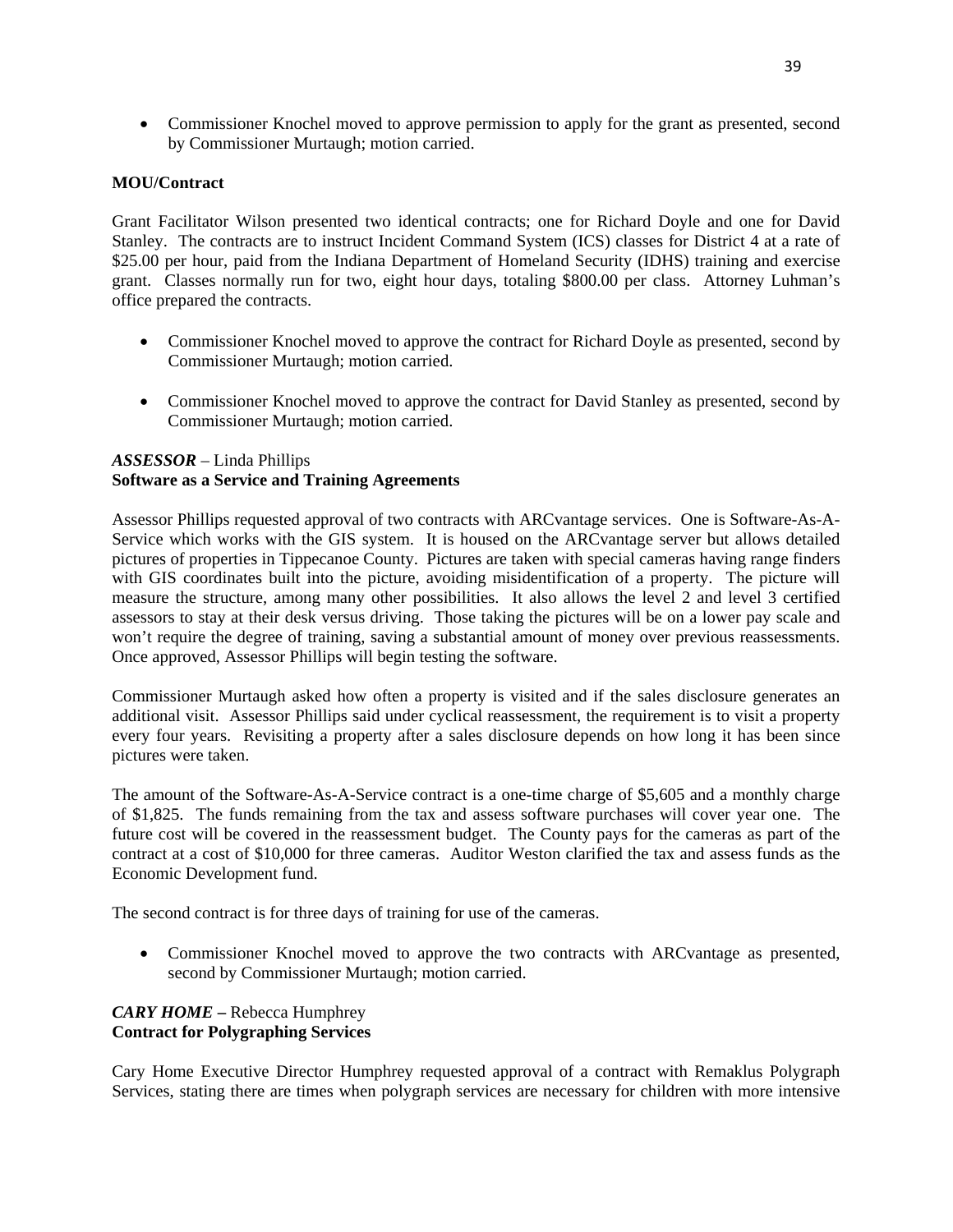supervision needs. The polygraphs are reimbursed 93% to 100% by the Department of Child Services. supervision needs. The polygraphs are reimbursed 93% to 100% by the Department of Child Services. There has not been a prior contract because the polygraph was a part of the home behavioral services and paid for at 100%. There are approximately ten polygraphs required per year. The contract has been paid for at 100%. There are approximately ten polygraphs required per year. The contract has been reviewed by Attorney Luhman. reviewed by Attorney Luhman.

• Commissioner Knochel moved to approve the contract as presented, second by Commissioner Murtaugh; motion carried. Murtaugh; motion carried.

# *PUBLIC DEFENDER* – Amy Hutchison *PUBLIC DEFENDER* — Amy Hutchison **Contract Renewal Contract Renewal**

Public Defender Hutchison requested approval of the West contract renewal. The West contract is the Public Defender Hutchison requested approval of the West contract renewal. The West contract is the computer legal research utilized by the Public Defender's office. Public Defender Hutchison asked for computer legal research utilized by the Public Defender's office. Public Defender Hutchison asked for approval contingent upon receiving the signed agreement with the "no Iran investments" portion. A approval contingent upon receiving the signed agreement with the "no Iran investments" portion. **A**  contract is currently in force; this is an addendum. Attorney Luhman said he approved. contract is currently in force; this is an addendum. Attorney Luhman said he approved.

• Commissioner Knochel moved to approve the West contract, contingent on receiving the agreement as presented, second by Commissioner Murtaugh; motion carried. agreement as presented, second by Commissioner Murtaugh; motion carried.

# *APPLICATION TO VILLA APPLICATION T 0 VILLA*

• Commissioner Knochel moved to accept the application to Tippecanoe Villa for William Sizemore, second by Commissioner Murtaugh; motion carried. Sizemore, second by Commissioner Murtaugh; motion cam'ed.

# *APPOINTMENTS APPOINTMENTS*

- Commissioner Knochel moved to appoint Dave Lahr to the City of West Lafayette's Common Construction Wage Committee, second by Commissioner Murtaugh; motion carried. Construction Wage Committee, second by Commissioner Murtaugh; motion carried.
- Commissioner Murtaugh moved to appoint Christa Keck to the West Lafayette Public Library Board, second by Commissioner Knochel; motion carried. Commissioner Murtaugh said the Board, second by Commissioner Knochel; motion carried. Commissioner Murtaugh said the replacement is for Mark Davis who served for many years, and thanked him for his service. replacement is for Mark Davis who served for many years, and thanked him for his service.
- Commissioner Murtaugh moved to reappoint Jerome Withered, Michael Wilson, and Jay **0** Commissioner Murtaugh moved to reappoint Jerome Withered, Michael Wilson, and Jay Reynolds to the Tippecanoe County Governmental Building Corporation board, second by Reynolds to the Tippecanoe County Governmental Building Corporation board, second by Commissioner Knochel; motion carried. Commissioner Knochel; motion carried.

# $UNFINISHED/NEW BUSINESS$

Auditor Weston reminded the Commissioners of the Joint Meeting with Council following the regular Auditor Weston reminded the Commissioners of the Joint Meeting with Council following the regular Council meeting next Tuesday, March 12. The meeting was advertised. Council meeting next Tuesday, March 12. The meeting was advertised.

# *REPORTS ON FILE REPORTS* ON *FILE*

The following reports are on file in the Commissioner's office. The following reports are on file in the Commissioner's office.

Public Library Public Library Wabash River Heritage Corridor Commission Wabash River Heritage Corridor Commission Building Commission Building Commission Central Mail and Duplicating Central Mail and Duplicating